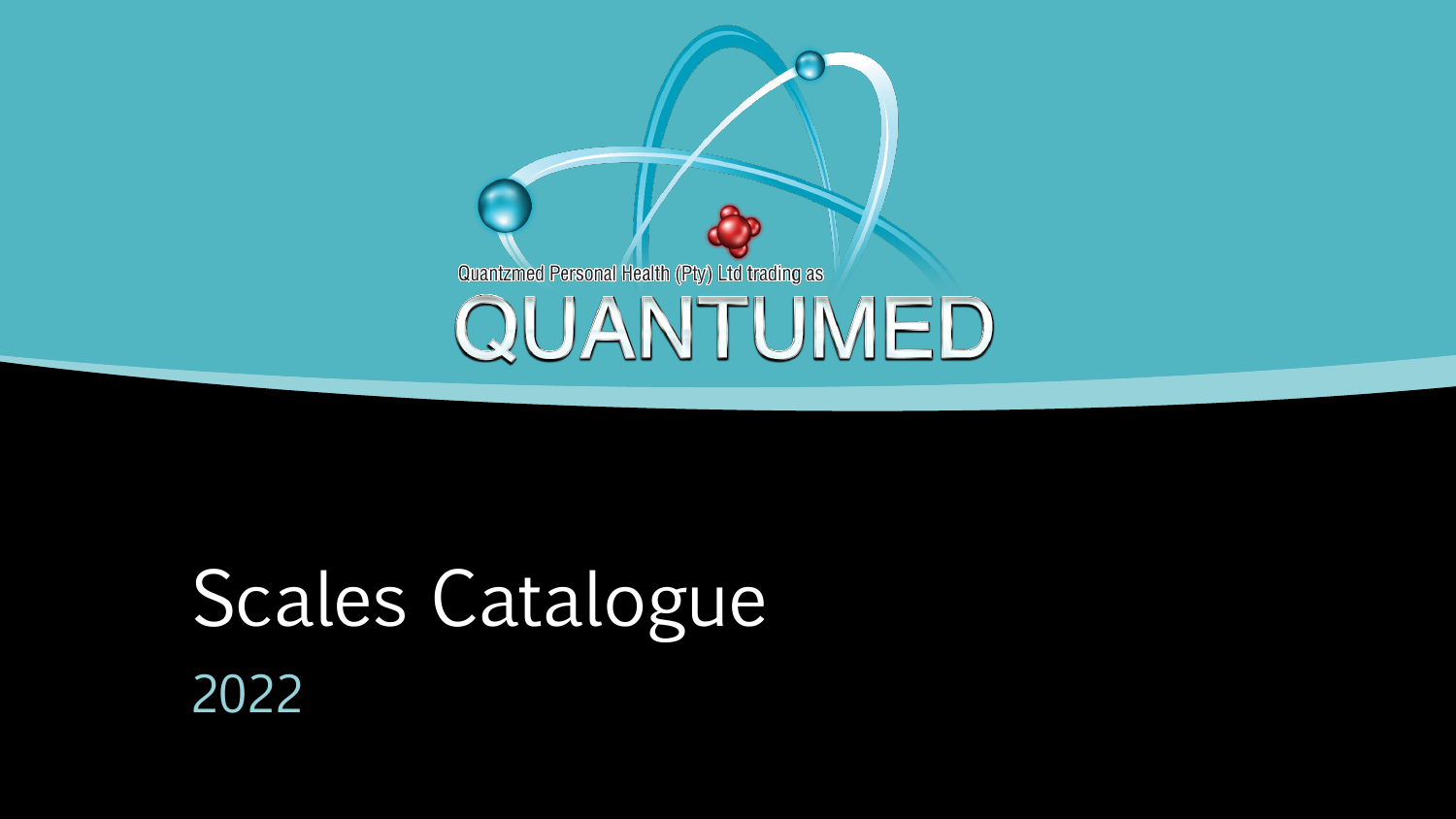

| Product Image:                                  | Model / Name:                                 | Specs / Additional Information:                        |  |  |
|-------------------------------------------------|-----------------------------------------------|--------------------------------------------------------|--|--|
|                                                 | <b>DIAL</b><br><b>BATHROOM SCALE</b>          | Analogue Dial Bathroom Scale<br>Up to 150kg            |  |  |
| <b>III</b> cno                                  | <b>MICRO DIGITAL</b><br><b>BATHROOM SCALE</b> | Digital Bathroom Scale<br>Up to 180kg                  |  |  |
|                                                 | <b>MICRO DIGITAL</b><br>PHYSICIAN SCALE       | Digital Physician Scale With Height Rod<br>Up to 300kg |  |  |
| PICTURES MAY DIFFER FROM ACTUAL COLOUR/FEATURES |                                               |                                                        |  |  |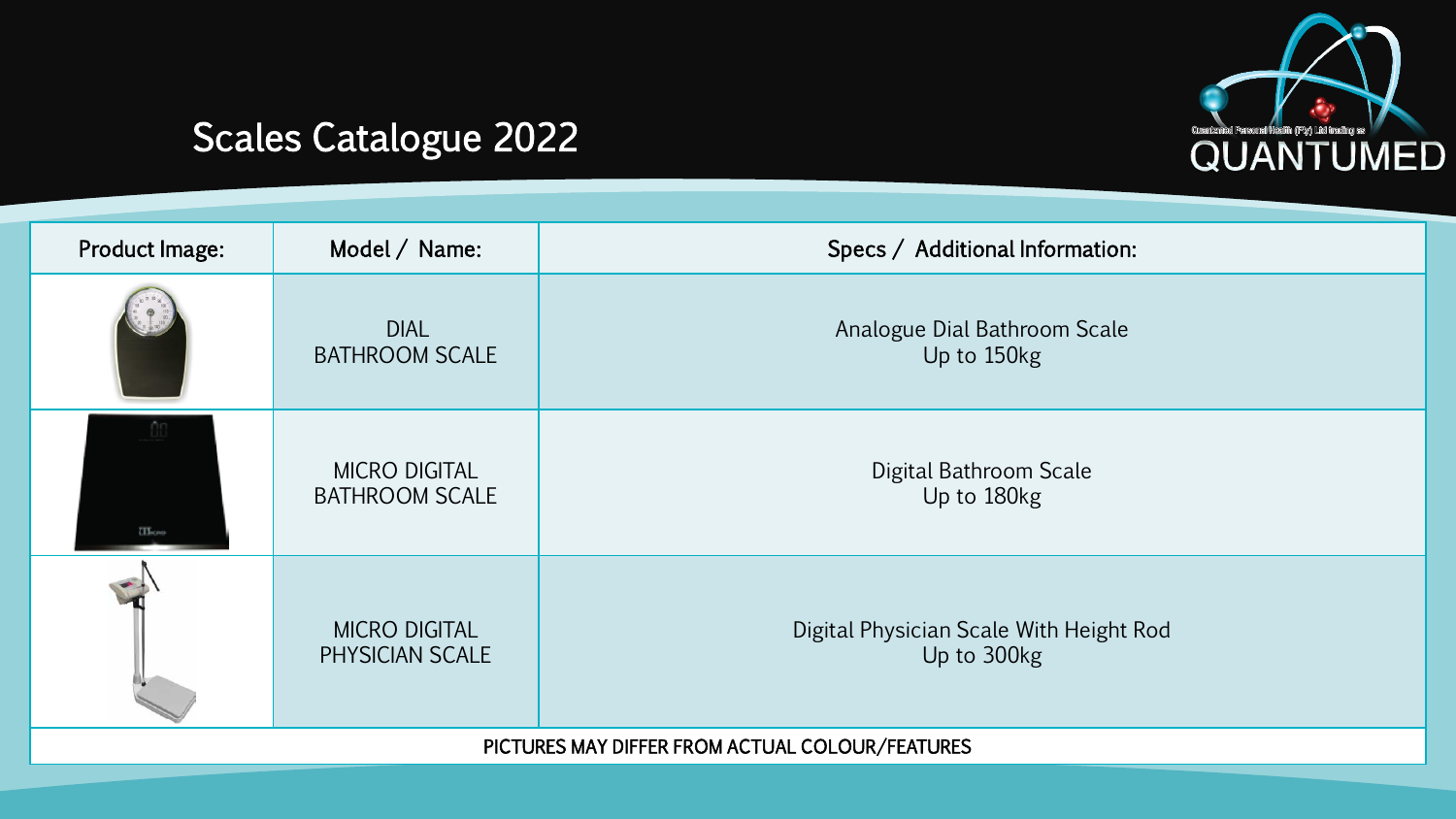

| Product Image:                                  | Model / Name:                             | Specs / Additional Information:                                                              |  |  |
|-------------------------------------------------|-------------------------------------------|----------------------------------------------------------------------------------------------|--|--|
|                                                 | <b>MICRO</b><br><b>WHEELCHAIR SCALE</b>   | Wheelchair Scale With A12 Digital Indicator<br>Scale (600kg x 200g)<br>Built In On/Off Ramps |  |  |
|                                                 | <b>MECHANICAL DIAL</b><br>PHYSICIAN SCALE | Mechanical Dial Physician Scale With Height Rod<br>Up to 180kg                               |  |  |
|                                                 | PERSONAL SCALE<br><b>WITH BMI</b>         | Personal Scale With BMI Measurement<br>Up to 250kg                                           |  |  |
| PICTURES MAY DIFFER FROM ACTUAL COLOUR/FEATURES |                                           |                                                                                              |  |  |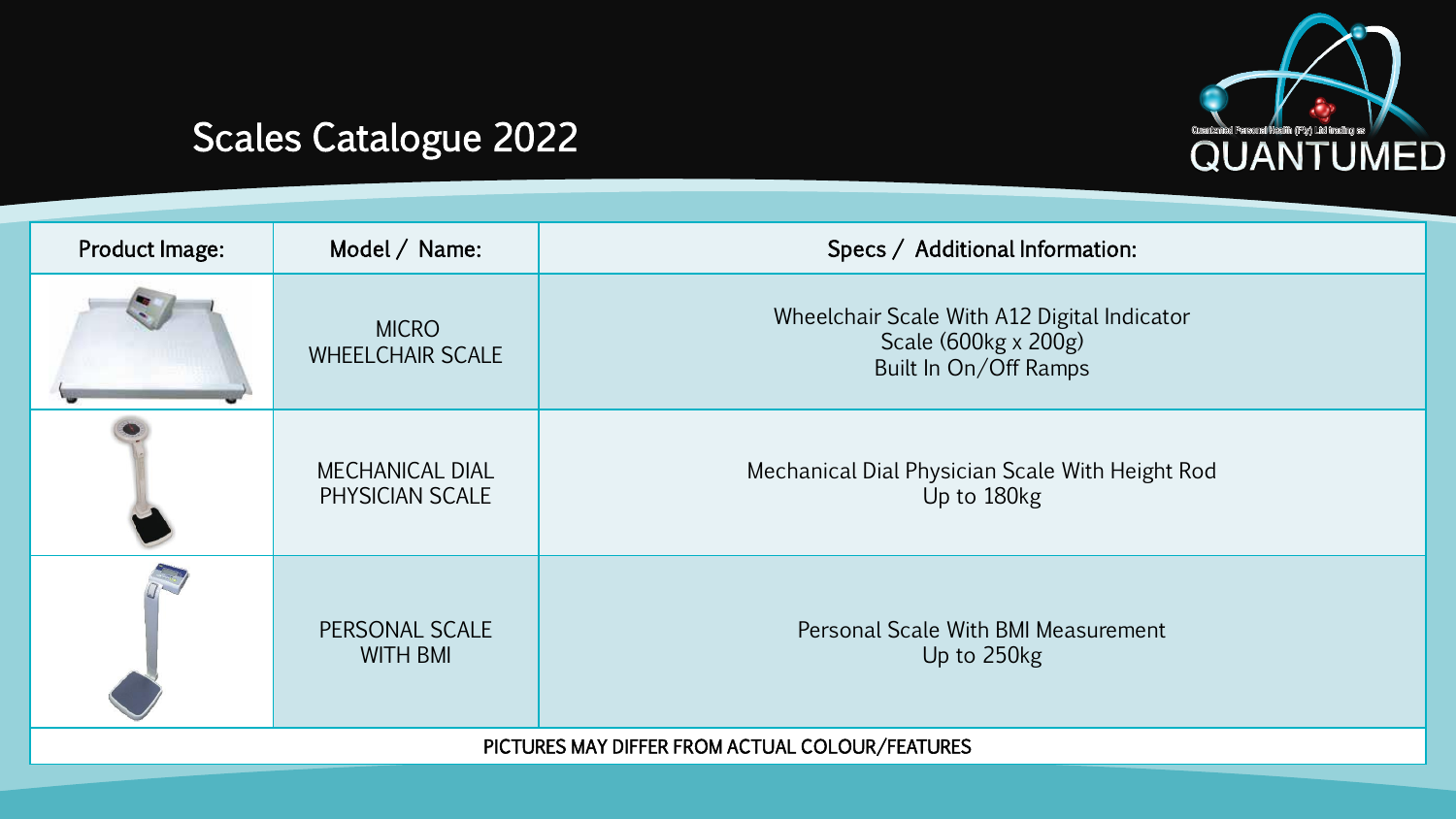

| Product Image:                                  | Model / Name:                               | Specs / Additional Information:                                              |  |  |
|-------------------------------------------------|---------------------------------------------|------------------------------------------------------------------------------|--|--|
|                                                 | <b>MECHANICAL</b><br>PHYSICIAN SCALE        | Mechanical Physician Scale With Height Rod<br>Up to 180kg                    |  |  |
|                                                 | <b>MICRO</b><br><b>CHAIR SCALE</b>          | Micro Chair Scale With A12 Digital Indicator<br>Up to 300kg                  |  |  |
|                                                 | <b>DIGITAL</b><br><b>BABY/TODDLER SCALE</b> | Digital Baby/Toddler Scale<br>With Removable Tray For Toddlers<br>Up to 20kg |  |  |
| PICTURES MAY DIFFER FROM ACTUAL COLOUR/FEATURES |                                             |                                                                              |  |  |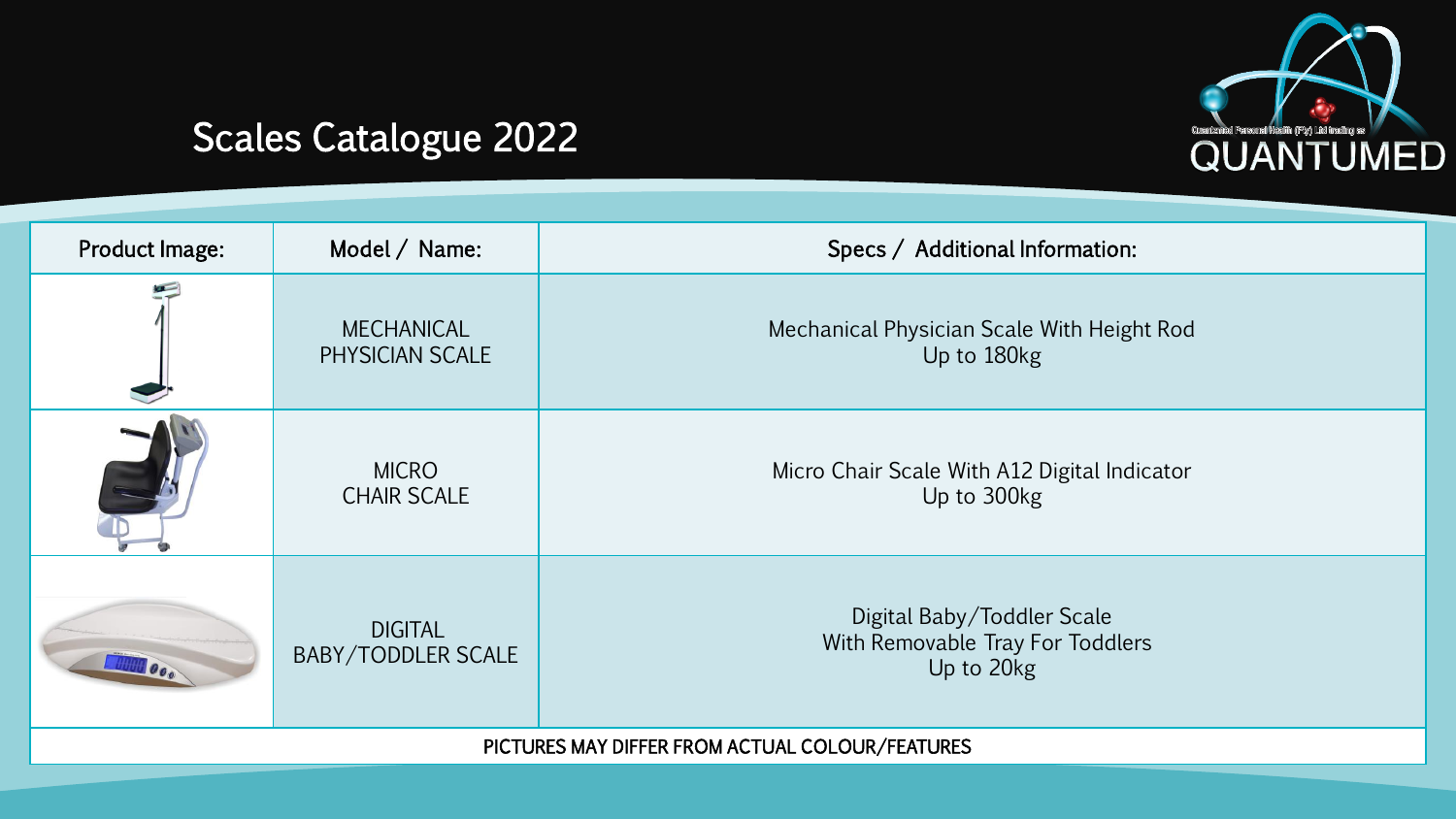

| Product Image: | Model / Name:                             | Specs / Additional Information:                                            |
|----------------|-------------------------------------------|----------------------------------------------------------------------------|
|                | <b>MICRO</b><br><b>DIAL BABY SCALE</b>    | Micro Dial Baby Scale<br>With Removable Tray For Toddlers<br>Up to 20kg    |
|                | <b>MICRO</b><br><b>DIGITAL BABY SCALE</b> | Micro Digital Baby Scale<br>With Removable Tray For Toddlers<br>Up to 15kg |

PICTURES MAY DIFFER FROM ACTUAL COLOUR/FEATURES